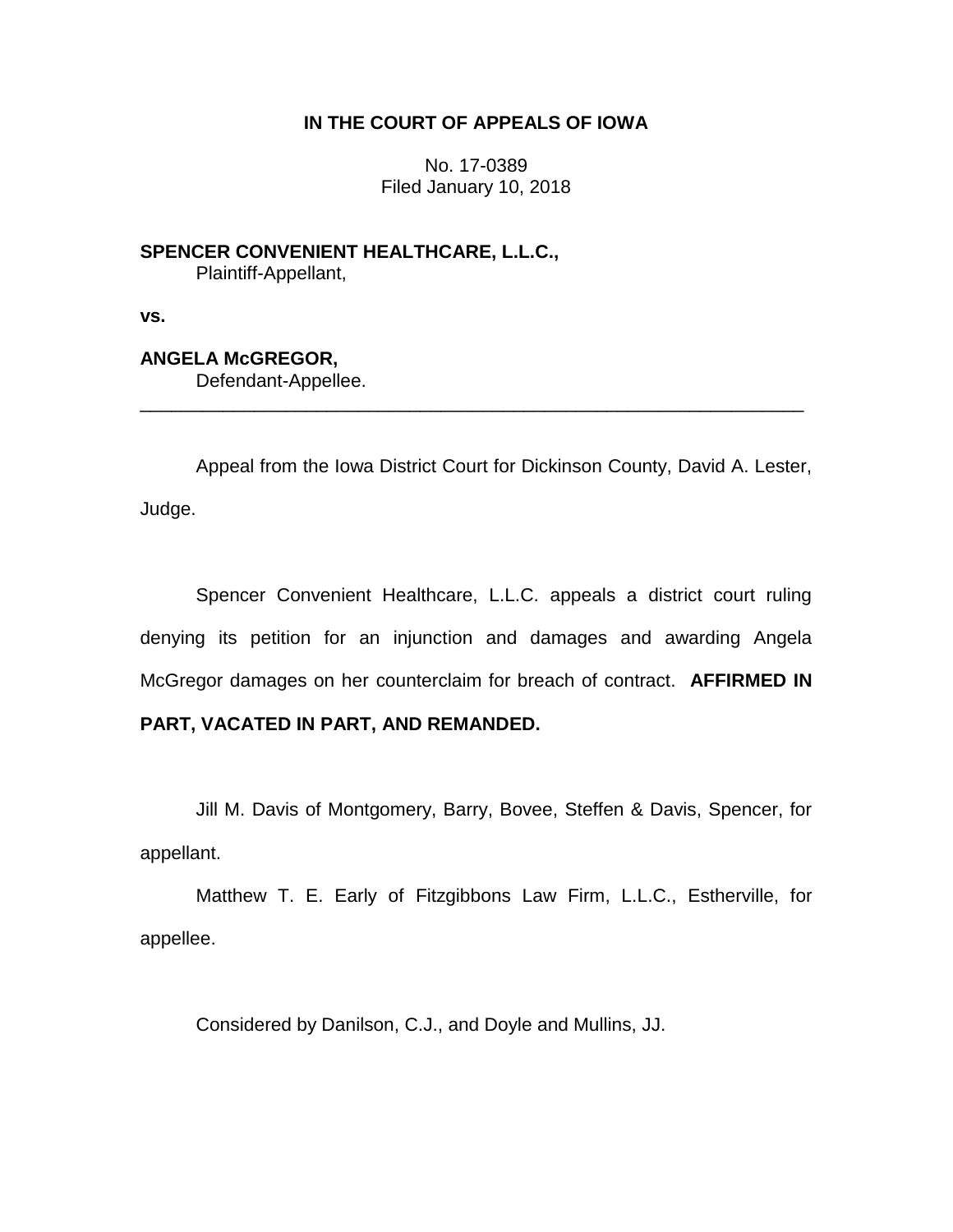#### **MULLINS, Judge.**

Spencer Convenient Healthcare, L.L.C. (SCH) appeals a district court ruling denying its petition for an injunction and awarding Angela McGregor damages on her counterclaim for breach of contract. SCH contends the district court erred in (1) concluding it breached the employment contract in terminating McGregor's employment rather than finding McGregor breached the contract; (2) interpreting the student loan repayment provision of the employment contract; and (3) awarding damages that were not foreseeable. McGregor requests an award of appellate attorney fees.

### **I. Background Facts and Proceedings**

Based upon the evidence we find credible, we make the following findings of fact. SCH is an urgent-care medical clinic located in Spencer, Iowa that is owned and operated by John and Carol Lewallen. Carol is an advanced registered nurse practitioner. John and Carol opened SCH in November 2012. The business was successful from the onset and drew patients from approximately a fifty-mile radius. As a result of this success, the Lewallens decided to open a second clinic. They leased and remodeled a building in Spirit Lake and hired another nurse practitioner to be the medical provider at that location. In July 2013, the Lewallens officially opened Lakes Convenient Healthcare (LCH) in Spirit Lake. Over the next year, the Lewallens hired other nurse practitioners to serve as medical providers in both locations, but the turnover for those positions was rather high.

In the summer of 2014, the Lewallens advertised for an opening for a provider. McGregor initiated communications with the Lewallens, but after a few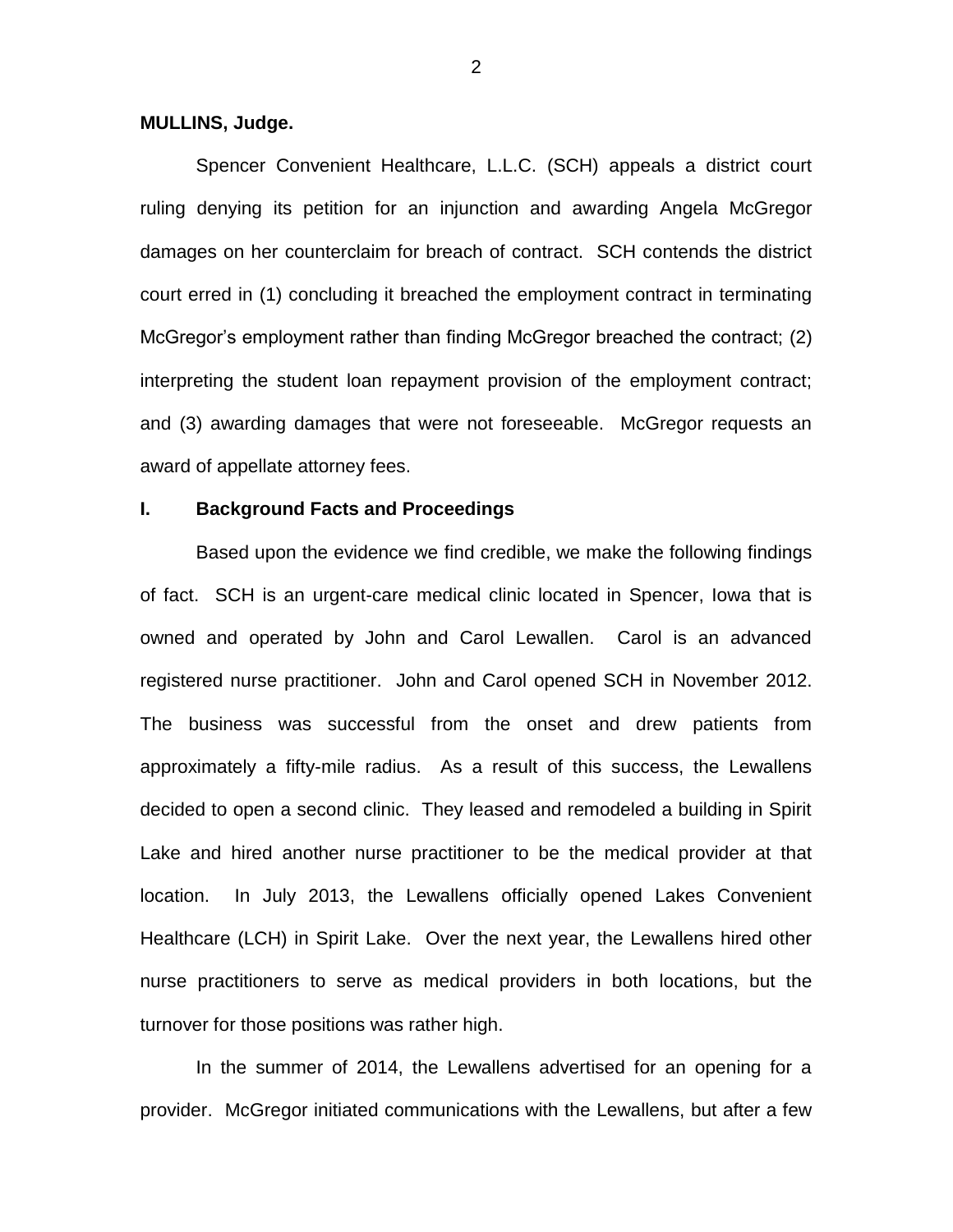weeks, she accepted a position with a different employer in southeast Iowa. Shortly after that, the Lewallens reopened negotiations with McGregor. On November 17, 2014, the parties executed an employment contract memorializing the terms of McGregor's employment with SCH—the contract was prepared by the Lewallens without the assistance of legal counsel. The contract included a termination provision requiring both parties to provide ninety days written notice of any desire to terminate the employment relationship. The contract also included a non-compete clause which, upon termination, prohibited McGregor from working in another clinic within a sixty-mile radius of either SCH or LCH for two years. The contract also provided that SCH "agree[d] to take over the student loan repayment obligation that [McGregor] allegedly owe[d] to her [then] employer." McGregor officially began her employment with SCH in December. During her employment, she primarily worked at the LCH location.

Beginning in 2014, the Lewallens directed at least one of the nurses they employed, Tara Mixon, on more than one occasion to use outdated medical supplies before using newer supplies. Mixon advised Carol that this practice caused her concern, but Carol responded the outdated supplies needed to be used because supplies are expensive. In January 2015, as a result of her concern for the continuing practice, Mixon filed a complaint with the Iowa Board of Nursing (Board). Also in January, Mixon approached McGregor, a fairly new employee at the time, and advised her of the informal outdated-supplies policy. Mixon showed McGregor some of the outdated supplies, upon which McGregor observed notations to "use these products first." McGregor advised Mixon they could not use the outdated supplies. Mixon agreed but noted she was getting in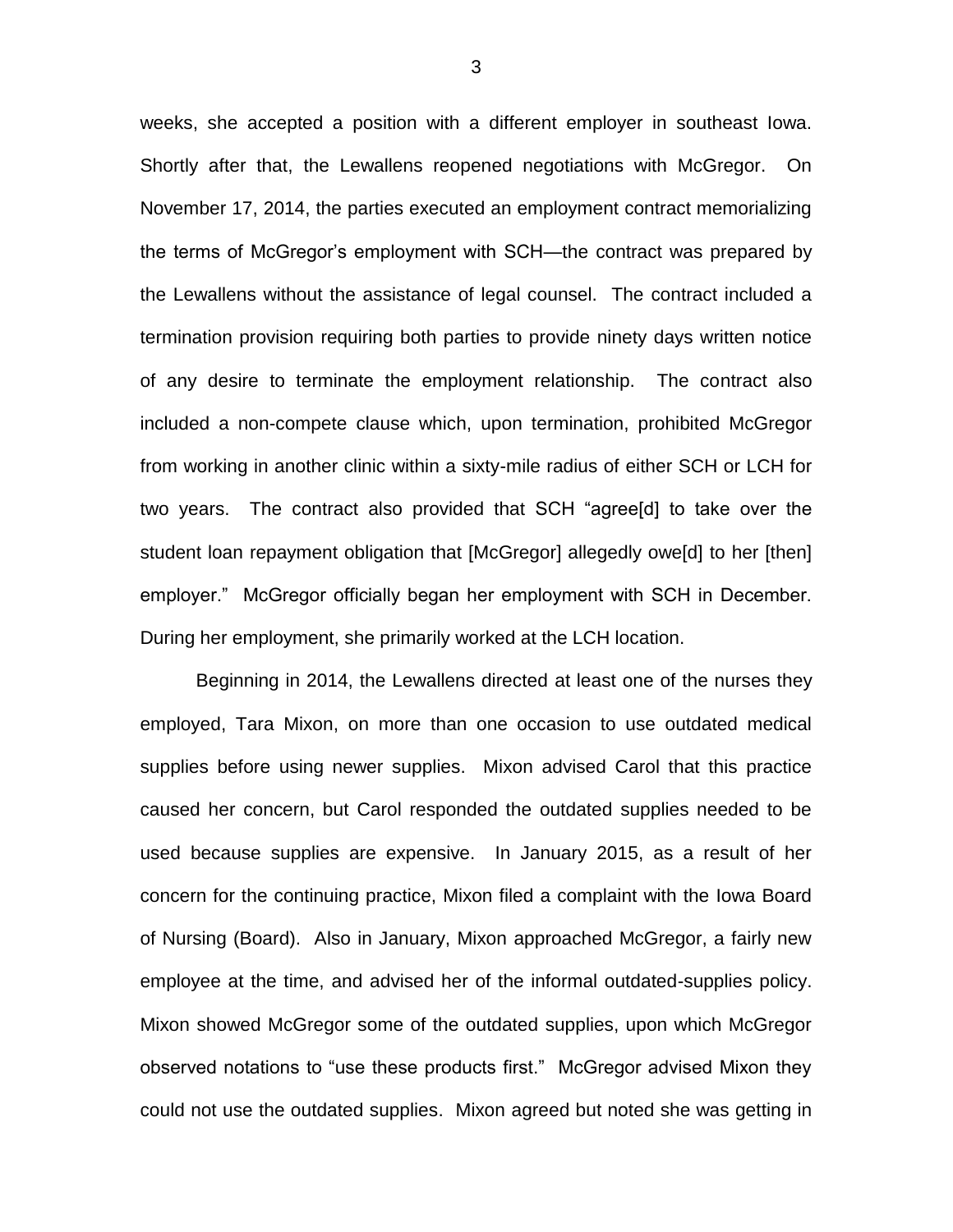trouble for not using them. McGregor made several attempts to discuss this practice with the Lewallens, but she was largely ignored. McGregor confronted John about the practice at one point, but he simply replied, "It's my clinic. When you have your clinic, you can do what you want. And this stuff is expensive, you know."

Because McGregor believed that some of her reference books had previously been stolen from her office at LCH, on February 9, she removed the remainder of her books from her office. However, she left personal effects and medical equipment in her office. On this date, McGregor also advised the office manager that she had some issues she needed to discuss with the Lewallens. The office manager relayed this message to John, but he did not want to talk to McGregor. Concerned, McGregor contacted the Board and  $CLIA<sup>1</sup>$  on February 12. Both bodies advised McGregor she should file an official report outlining her concerns. On February 13, McGregor filed a complaint with the Board alleging, among other things, lab supplies are expired and medications are outdated.<sup>2</sup> A complaint was also filed with CLIA. $3$ 

February 14 was McGregor's scheduled day off, but she worked on February 15. On February 16, SCH and LCH staff met at a local grocery store to discuss health-insurance options. McGregor attended this meeting. After the meeting, McGregor returned to the clinic in Spencer and worked for an hour but

 $\overline{a}$ 

 $1$  According to testimony, CLIA is a federal regulatory body that oversees medical laboratory procedures.

 $2$  In November, the Board notified the Lewallens that the complaint filed by McGregor was closed with no further action.

<sup>3</sup> CLIA's investigation found expired products and deficiencies in the clinics' documentation practices. SCH developed a plan of correction which was ultimately approved by CLIA.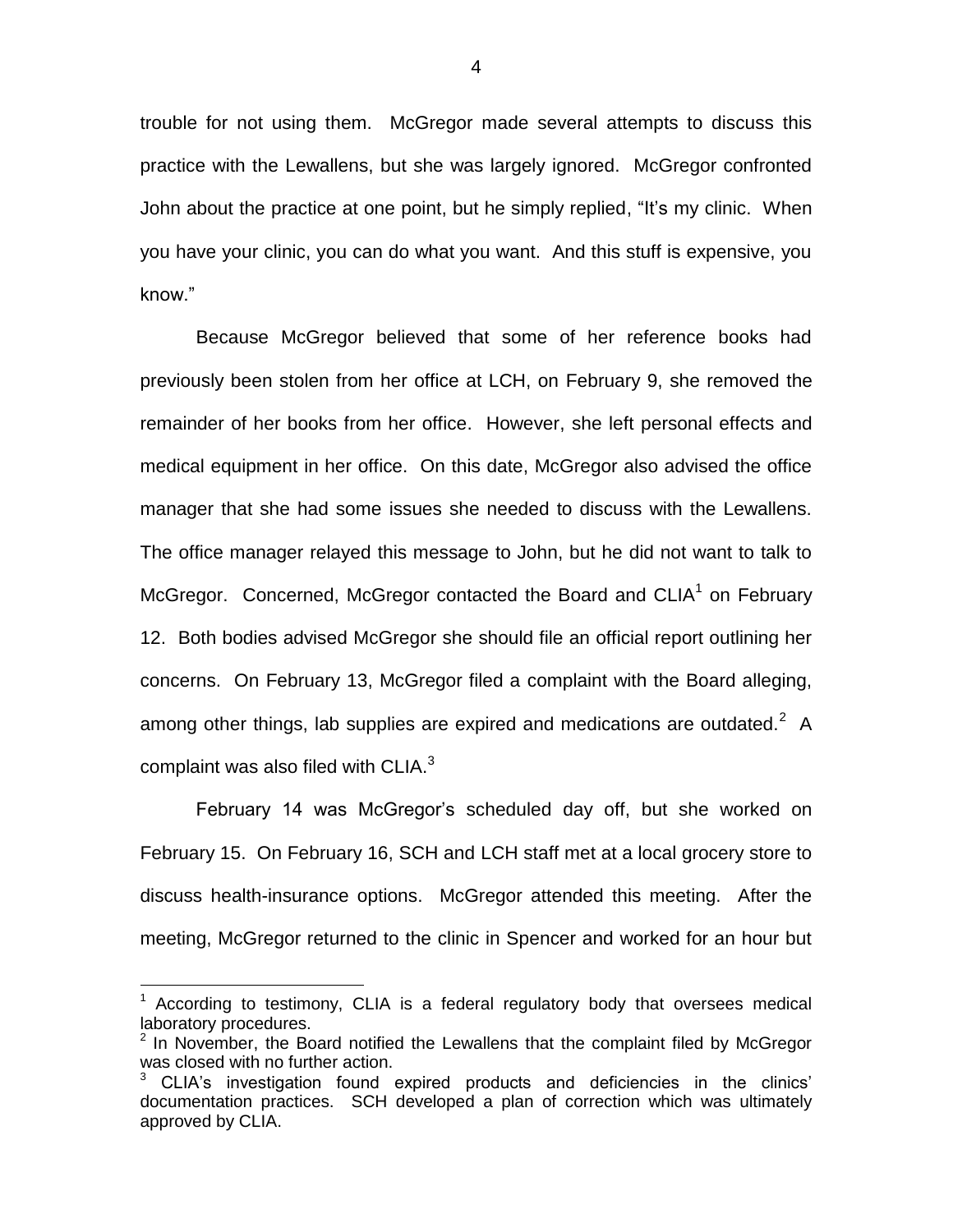then went home sick. McGregor called in sick on February 17 as well. That evening, McGregor reported she would be at work on February 18, but John directed her to take another day off if she was not at one-hundred percent. Prior to this, John had no problem with McGregor working while she was ill. The next two days, February 19 and 20, were McGregor's scheduled days off.

On February 18, John called the office manager and advised her he recently heard one of the staff members turned SCH in to the State for using expired supplies. In a separate phone call later that day, John advised the office manager that he planned to ask McGregor if she was the one who filed a complaint, that if she responded in the affirmative, "he doesn't want her back," and, if she responded in the negative, he "knows she is lying." The office manager relayed this information to McGregor. McGregor testified that, upon receiving this information, she realized she may have to start exploring other employment opportunities.

On February 20, the Lewallens called an impromptu staff meeting regarding McGregor's continued employment with SCH. It does not appear that McGregor was invited to or otherwise aware of this meeting. After the meeting, John called McGregor and left a voicemail directing her to turn in her keys because he and Carol had not had any communication with her in sixteen days.<sup>4</sup> McGregor responded with a text message that evening, advising she would turn her keys in when she received her final paycheck. Shortly after the separation,

 $\overline{a}$ 

<sup>&</sup>lt;sup>4</sup> It is unclear why John provided this reasoning for his direction that McGregor turn in her keys. Based on the facts that McGregor attended a staff meeting on February 16 and, despite being sick, attempted to come to work on February 18, we conclude John's stated reasoning is pretextual.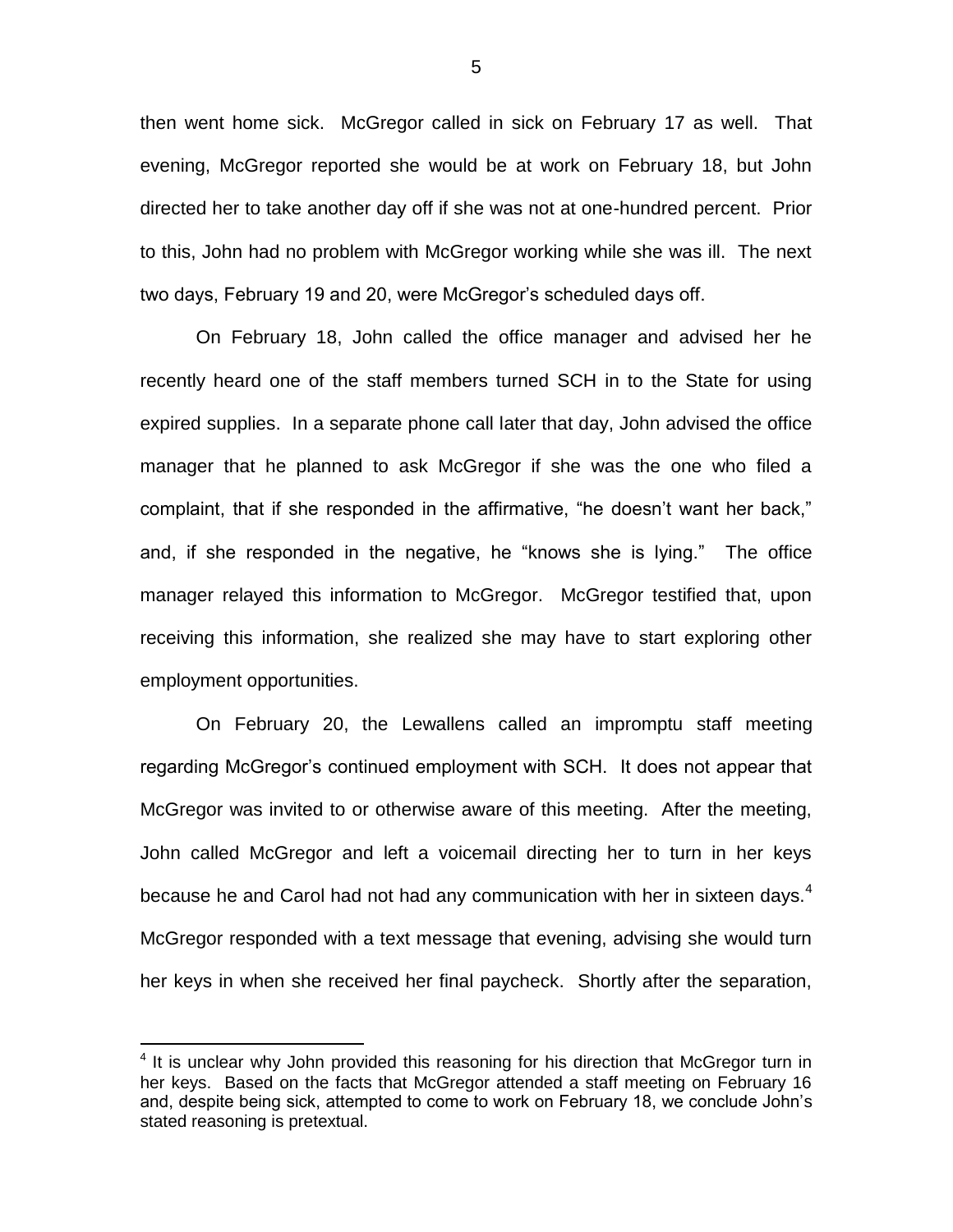McGregor accepted a position with Crown Clinic, another urgent-care provider. In July, Crown Clinic opened its facility near the LCH clinic.<sup>5</sup>

Prior to the conclusion of McGregor's employment with SCH, the Lewallens did not make any payments towards McGregor's student-loan obligation. After the separation, McGregor's prior employer notified her that the entire outstanding balance of her loan, \$21,735.47, was due and noted it was unsuccessful in its attempts to contact SCH for payment. The notice advised, "Because you are ultimately responsible for the loan, we are looking to you for repayment." McGregor was able to settle this loan obligation with her prior employer by paying it \$20,000.00 rather than the full amount. Because her financial resources were limited at this time, McGregor withdrew funds from her 403(b) retirement plan to meet the obligation. A certified public accountant and valuation analyst testified McGregor's withdrawal of these funds subjected her to state and federal taxes at a rate of thirty-three percent and an additional earlywithdrawal penalty of ten percent. Applying these figures to the amount paid would result in a total penalty of \$8600.00.

In March, SCH petitioned for a temporary and permanent injunction, alleging McGregor's employment with Crown Clinic was in violation of the noncompete clause contained in her employment contract and requesting an order enjoining McGregor from working for Crown Clinics and an award of damages. In her answer, McGregor forwarded a number of counterclaims—the only one relevant to this appeal is breach of contract. The district court subsequently denied SCH's petition for a temporary injunction and set the matter for trial.

 $\overline{a}$ 

 $5$  Unable to compete with Crown Clinic, the Lewallens decided to close LCH in August.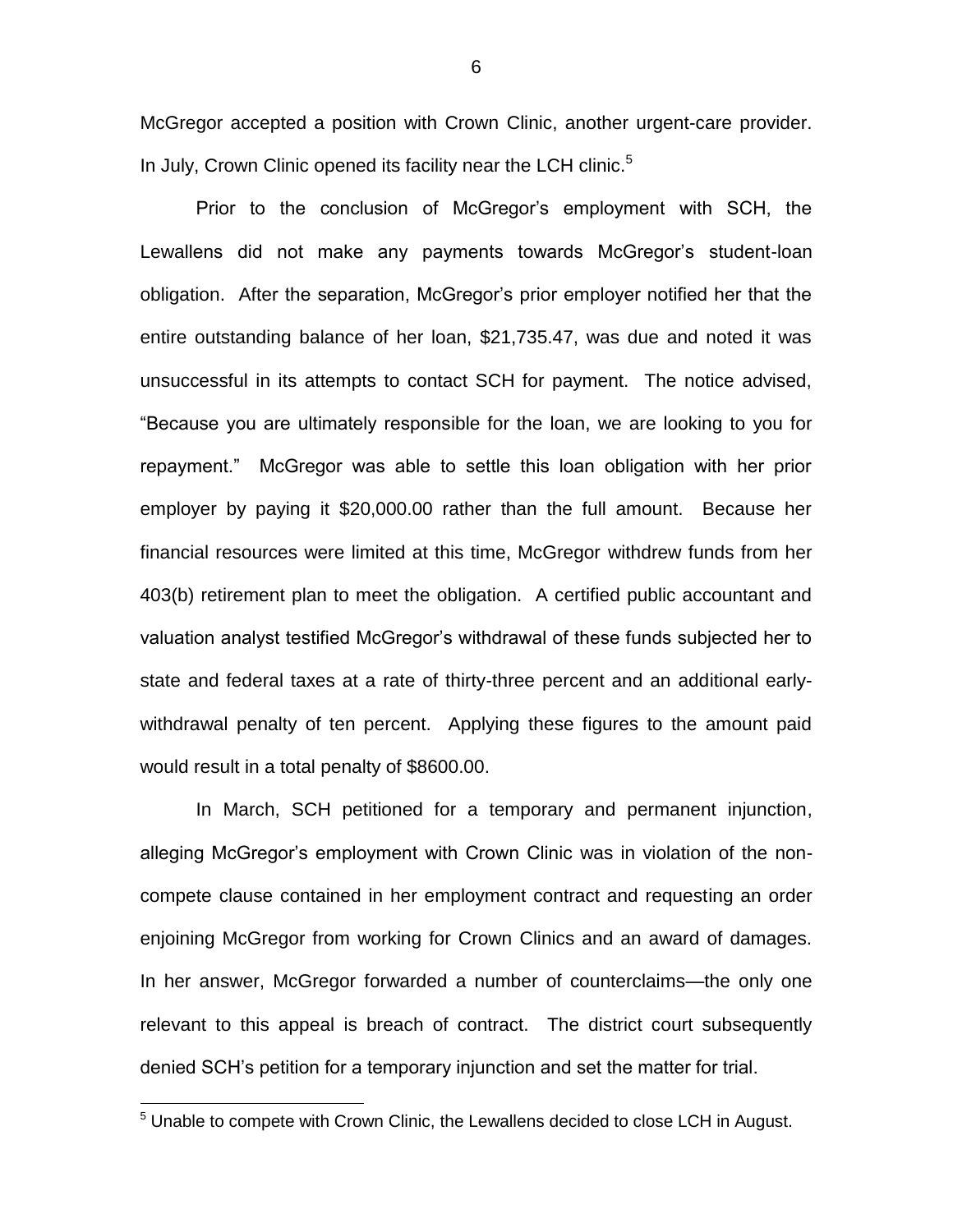Following a two-day trial, the district court entered a written ruling. With regard to SCH's claim, the court concluded (1) John terminated McGregor's employment on February 20, 2015; (2) the termination, which was unjust and unfair and was effectuated without proper notice, was a breach of the termination provision contained in the contract; and (3) as such, SCH was not entitled to enforcement of the non-compete clause or an award of damages.

As to the relevant portion of McGregor's breach-of-contract counterclaim, the district court interpreted the student-loan provision of the contract to require SCH "to assume payment of the full principal amount" of the loan and concluded SCH "remained obligated to pay that amount in full at the time [it] terminated McGregor's employment on February 20, 2015." The district court awarded McGregor damages in the amount of  $$28,600.00^6$  in relation to SCH's breach of the student-loan provision of the contract. The district court denied SCH's subsequent motion to enlarge or amend. This appeal followed.

#### **II. Standard of Review**

 $\overline{a}$ 

The parties disagree as to the appropriate standard of review. SCH argues, because the district court tried this case in equity, our review should be de novo. *See, e.g.*, *Davis-Eisenhart Mktg. Co., Inc. v. Baysden*, 539 N.W.2d 140, 142 (Iowa 1995). McGregor contends, because the case contemplates legal, rather than equitable claims, our review should be for correction of errors at law. *See, e.g.*, *Iowa Mortg. Ctr., L.L.C. v. Baccam*, 841 N.W.2d 107, 110 (Iowa 2013) ("The standard of review for a breach of contract action is for correction of

 $6$  This amount equals the sum of the amount paid by McGregor to settle the obligation, \$20,000.00, and the tax liability and penalties associated with McGregor's withdrawal of the funds from her retirement account, \$8600.00.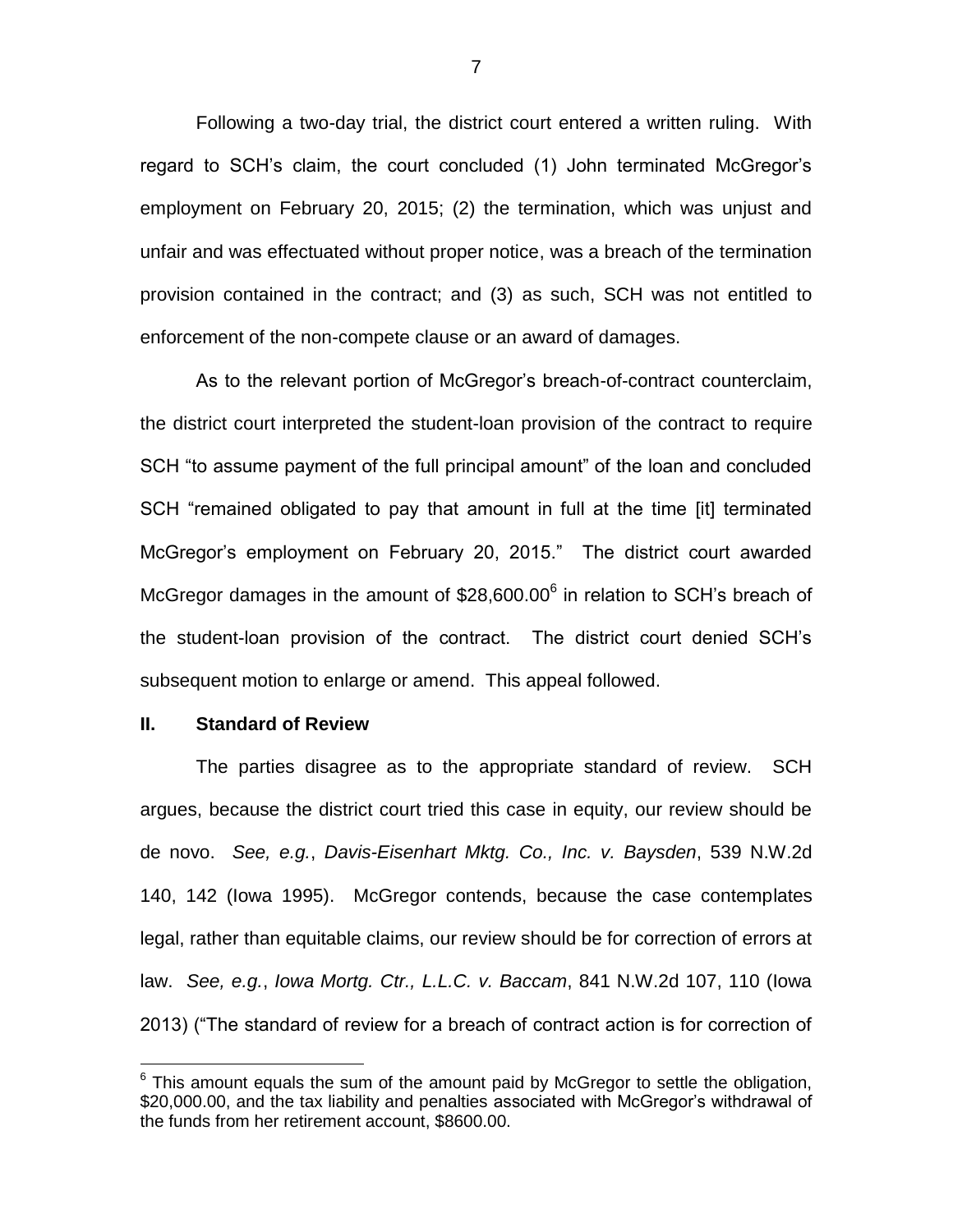errors at law."); *Hartig Drug Co. v. Hartig*, 602 N.W.2d 794, 797 (Iowa 1999) ("We generally review the construction and interpretation of a contract as a matter of law.").

During the trial on the merits, the district court specifically noted, due to the presence of an equitable claim, it was trying the case in equity. *See Matlock v. Weets*, 531 N.W.2d 118, 121 (Iowa 1995) ("A request for an injunction invokes the court's equitable jurisdiction."). In fact, the court advised the parties "[i]t will be a de novo review if appealed." Neither party objected. Because of the parties implicit agreement to have this case tried in equity, we will review this case de novo. *See Iowa Waste Sys. v. Buchanan Cty.*, 617 N.W.2d 23, 32 (Iowa Ct. App. 2000).

Under a de novo review, our duty is to review the facts as well as the law and adjudicate rights anew. *Abodeely v. Cavras*, 221 N.W.2d 494, 504 (Iowa 1974).Where, as here, the testimony is conflicting, we give great weight to the factual findings of the district court, especially when considering the credibility of witnesses, but we are not bound by them. Iowa R. App. P. 6.904(3)(g); *Albert v. Conger*, 886 N.W.2d 877, 880 (Iowa Ct. App. 2016). "This is because the trial court is in a far better position to weigh the credibility of witnesses than the appellate court." *Albert*, 886 N.W.2d at 880.

### **III. Breach of Employment Contract**

SCH challenges the district court's finding that it breached the employment contract. SCH contends McGregor breached the contract first by voluntarily quitting her position without providing ninety days written notice and, as such, she subsequently breached the contract by violating the non-compete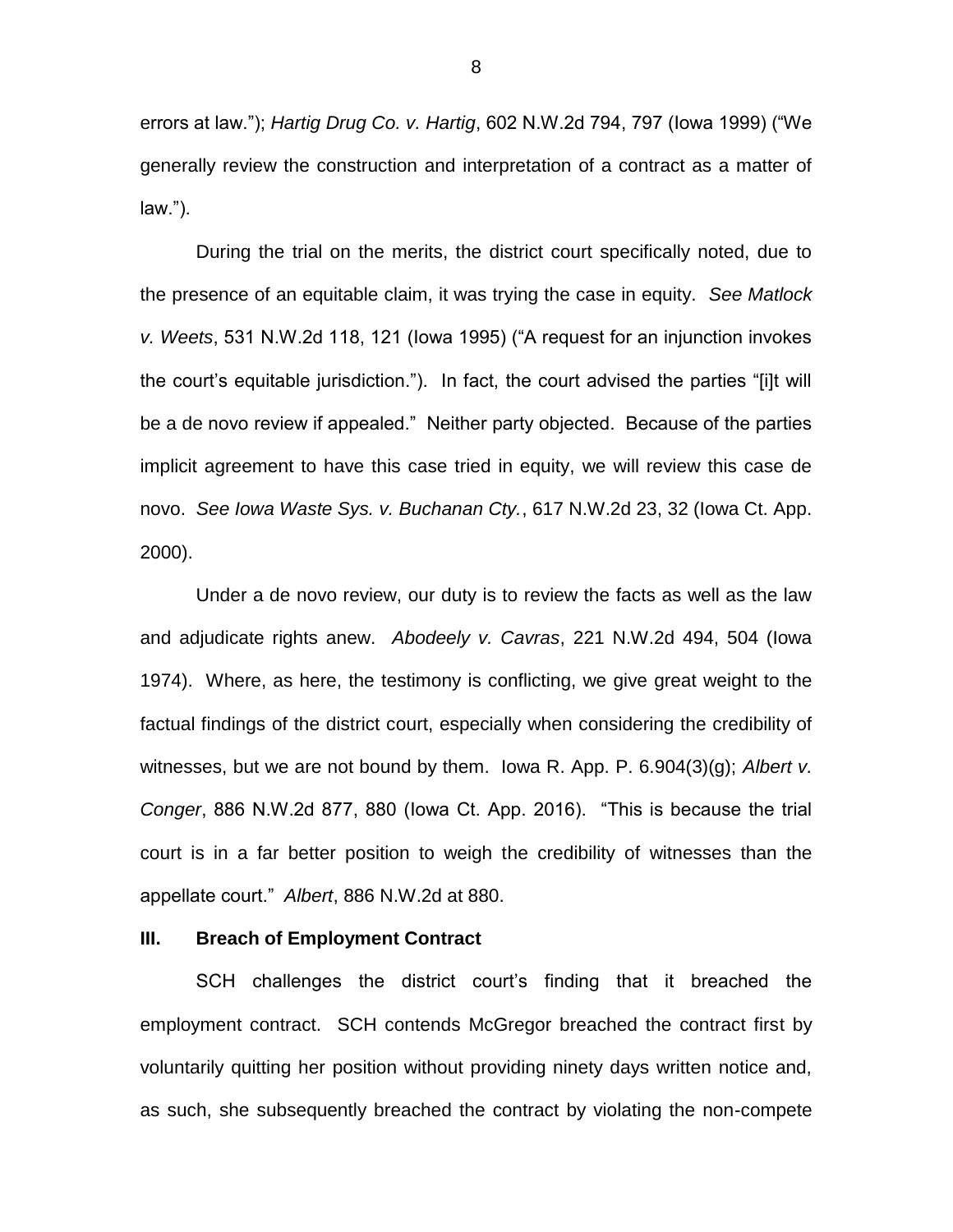clause. This is largely a challenge to the district court's factual findings and the legal conclusions flowing from those findings. As noted above, we give great weight to the district court's factual findings. *Id.* Further, the finder of fact "is free to believe or disbelieve any testimony as it chooses and to give weight to the evidence as in its judgment such evidence should receive." *State v. Thornton*, 498 N.W.2d 670, 673 (Iowa 1993). "In fact, the very function of the [factfinder] is to sort out the evidence and 'place credibility where it belongs.'" *Id.* (quoting *State v. Blair*, 347 N.W.2d 416, 420 (Iowa 1984)).

Upon our de novo review of the record, we conclude SCH terminated McGregor's employment on February 20, 2015. Although there is some evidence McGregor may have intended to seek other employment, this flowed from McGregor's receipt of information that John did not "want her back" as a result of his assumption that she filed official complaints with the Board and CLIA. And at the time she was terminated by John, McGregor had not taken any overt act to officially end her employment with SCH. *Cf. Peck v. Emp't Appeal Bd.*, 492 N.W.2d 438, 440 (Iowa Ct. App. 1992) ("[Q]uitting requires an intention to terminate the employment relationship accompanied by an overt act carrying out that intent."). She stated her intention to report to work on February 18, but John directed her not to do so. She was scheduled to have days off on February 19 and 20 but was ultimately terminated by John on the 20th.

Under these circumstances, we agree with the district court that McGregor did not voluntarily quit. We limit our analysis on this issue to SCH's sole argument on appeal, that McGregor breached the contract first by voluntarily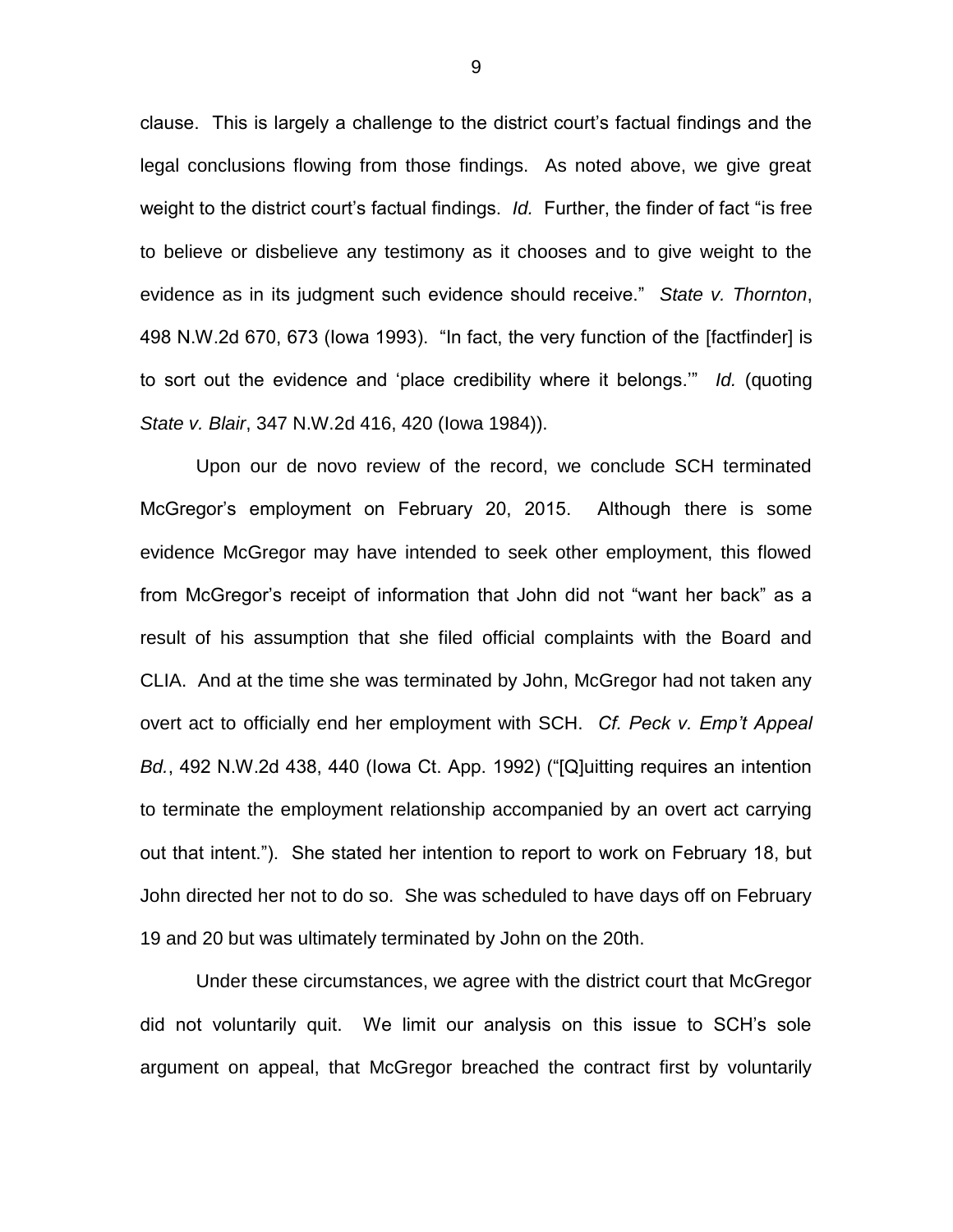quitting.<sup>7</sup> *See* Iowa R. App. P. 6.903(2)(g)(3). We therefore affirm the district court's determination that SCH breached a material provision of the employment contract by terminating McGregor's employment and, accordingly, that the noncompete clause is unenforceable against her.

### **IV. Interpretation of Student-Loan Provision**

SCH contends the district court erred in its interpretation of the studentloan-repayment provision of the employment contract. As noted above, the district court interpreted the student-loan provision of the contract to require SCH "to assume payment of the full principal amount" of the loan and concluded SCH "remained obligated to pay that amount in full at the time [it] terminated McGregor's employment on February 20, 2015."

Contract "[i]nterpretation is the process for determining the meaning of the words used by the parties in a contract." *Pillsbury Co. v. Wells Dairy, Inc.*, 752 N.W.2d 430, 435 (Iowa 2008). "The cardinal rule of contract interpretation is to determine what the intent of the parties was at the time they entered into the contract." *Id.* at 437; *see also Peak v. Adams*, 799 N.W.2d 535, 543 (Iowa 2011). Unless the contract contains an ambiguity, we determine the parties' intent from the language of the contract alone and enforce it as written. *Petty v. Faith Bible Christian Outreach Ctr., Inc.*, 584 N.W.2d 303, 306 (Iowa 1998).

The provision contained in McGregor's employment contract provides the following:

 $\overline{a}$ 

SCH does not challenge the district court's determination that its termination of McGregor's employment was a material breach of the employment contract that rendered unenforceable the non-compete clause.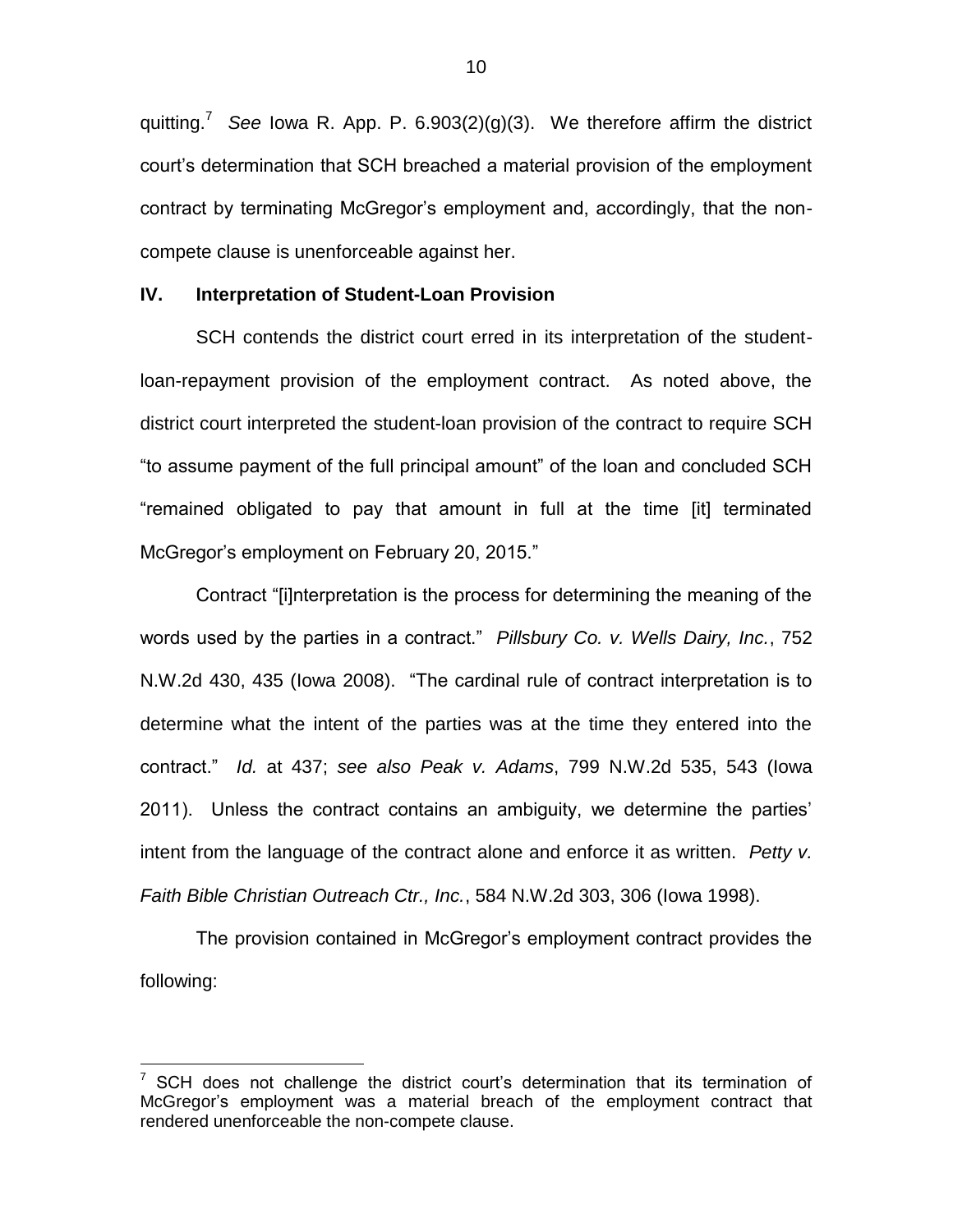[SCH] agrees to take over the student loan repayment obligation that [McGregor] allegedly owes to her current employer. Currently the principal amount due is \$21,735.47. SCH will make every effort to determine if this loan is legitimately owed to the [current employer] or if any of the amount was already paid by the federal loan forgiveness program. If the amount is found to be accurate and due, SCH may take a business loan for the entire amount with an extended repayment term up to 4 years to lower the current payment to better fit into the business budget. In return for repayment of this loan, a 4 year obligation of [McGregor] to work for [SCH] is expected as a term of agreement to cover the student loan. If [McGregor] would terminate employment prior to completion of the loan repayment term, the balance of the noted minus the reduced pro-rated amount for credit during the time employed, is expected to be reimbursed by [McGregor] to [SCH]. At the end of the loan repayment term, and after the employment obligation has been met, the entire amount of this loan is considered paid in full by both parties.

We find this language clear and unambiguous: SCH "agree[d] to take over the student loan repayment obligation." Under this provision, upon the commencement of McGregor's employment, SCH had the option to "take a business loan for the entire amount with an extended repayment term up to 4 years." If SCH selected that option, then, in return for payment of the business loan, "a 4 year obligation of [McGregor] to work for [SCH] [was] expected as a term of agreement to cover the student loan." But, if McGregor left employment prior to the completion of the four-year business-loan term, she would be required to reimburse SCH for any payments made after her separation.

SCH took no steps to exercise the four-year business-loan option. Thus, we need not determine whether McGregor's involuntary departure from employment triggered the repayment provision of the student loan provision. SCH's failure to exercise the business-loan option at the commencement of McGregor's employment leaves it with its obligation to "take over the student loan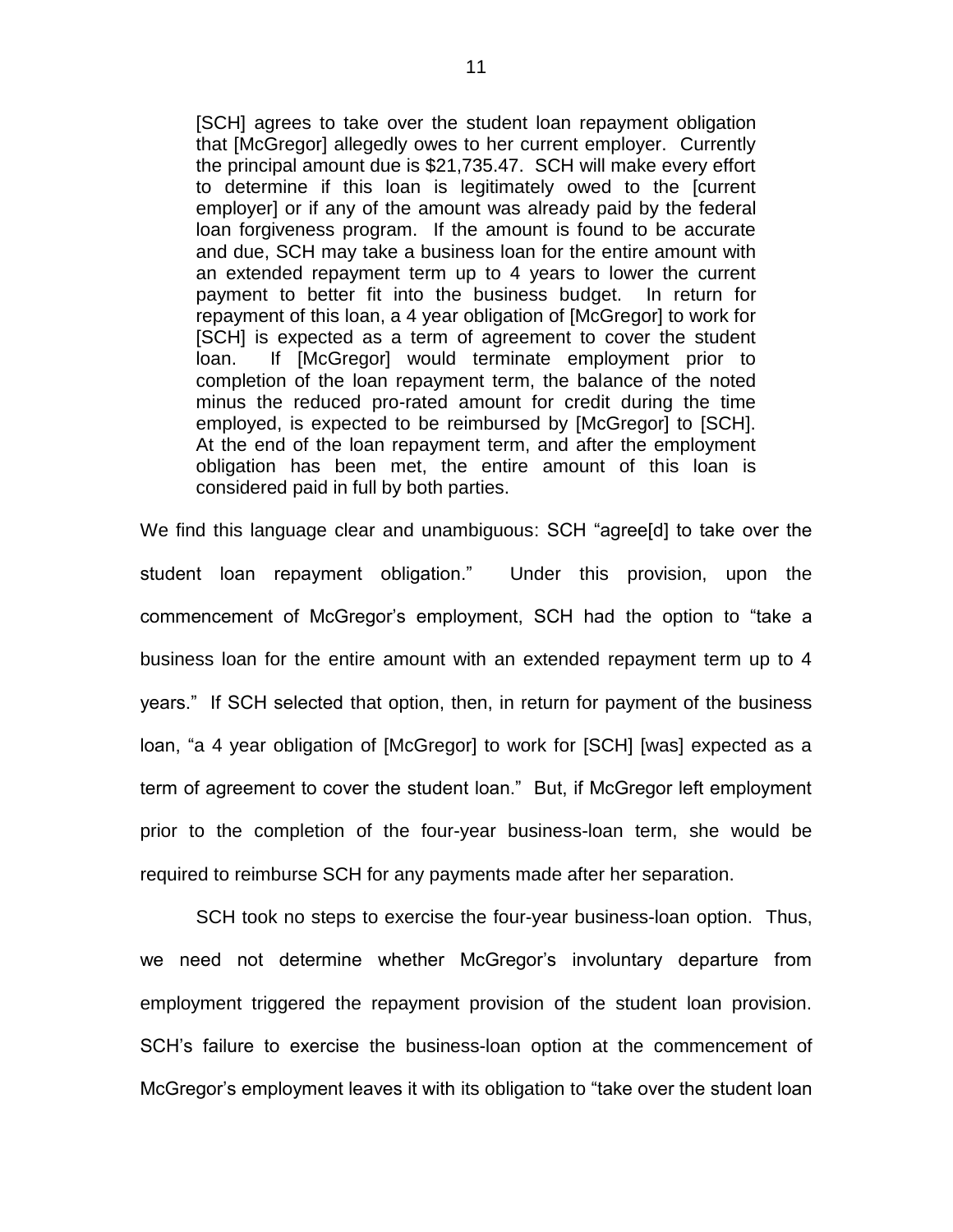repayment obligation" which was due in full at the time McGregor terminated her employment with her prior employer. We accordingly affirm the district court's conclusion that SCH is responsible for payment of the student loan in its entirety. In doing so, we repeat the district court's admonition that "employers should not attempt to draft something as important as an employment contract without the assistance of an attorney trained in such matters."

### **V. Foreseeability of Damages**

Finally, SCH argues the district court erred in awarding McGregor damages that were not foreseeable. SCH specifically argues the income taxes and the penalty to which McGregor was subjected as a result of liquidating her retirement account to pay off her student loan were not foreseeable results of SCH's breach. McGregor contests error preservation on this argument, contending "[t]his argument was neither raised at trial nor raised in SCH's post trial motion." However at the hearing concerning SCH's motion to enlarge or amend, SCH specifically argued, "[T]he whole balance of the student loans and then the penalty and expenses that she incurred when she had to use her . . . retirement funds in order to pay off that loan, . . . those damages are not foreseeable." The district court rejected SCH's foreseeability-of-damages argument in its entirety. We conclude error was preserved. *See Meier v. Senecaut*, 641 N.W.2d 532, 537 (Iowa 2002).

"[D]amages based on breach of contract must have been foreseeable or have been contemplated by the parties when the parties entered into the agreement." *Kuehl v. Freeman Bros. Agency, Inc.*, 521 N.W.2d 714, 718 (Iowa 1994). "Whether the damages were reasonably anticipated by the parties when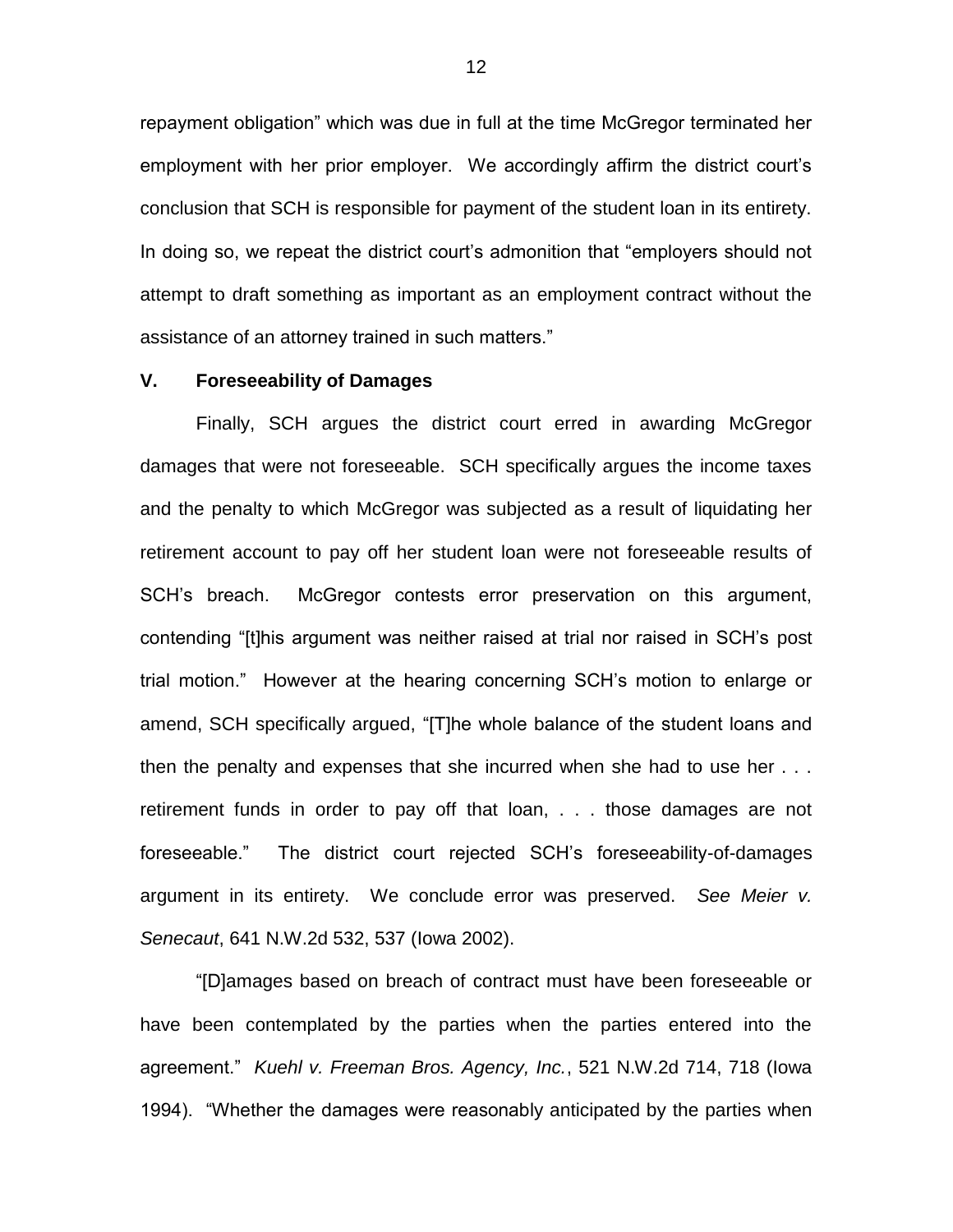the contract was formed may be discerned from 'the language of the contract in light of the facts, including the nature and purpose of the contract and circumstances attending its execution.'" *Id.* (quoting 22 Am. Jur. 2d *Damages* § 460 (1988)). "Damages which a reasonable person would expect to follow from breach of a contract are direct and thus should be awarded." *Id.*

With these principles in mind, we conclude, although McGregor's obligation to pay the student loans flowed directly from SCH's breach, her decision to incur the resulting of tax and early-withdrawal penalties could not have been reasonably anticipated by the parties when the contract was formed. As such, we vacate the portion of the damage award relating to the tax and earlywithdrawal penalties and remand the case to the district court to enter judgment consistent with our decision.

#### **VI. Appellate Attorney Fees**

McGregor requests an award of appellate attorney fees under Iowa Code section 91A.8, which allows an award of attorney fees for claims brought under the Iowa wage payment collection law. Because this appeal did not contemplate McGregor's wage claim, we decline McGregor's request for an award of appellate attorney fees.

#### **VII. Conclusion**

We affirm the district court's (1) determination that SCH breached a material provision of the employment contract by terminating McGregor's employment and, accordingly, that the non-compete clause is unenforceable against her and (2) interpretation and application of the student-loan-repayment provision of the employment contract. We conclude, although McGregor's